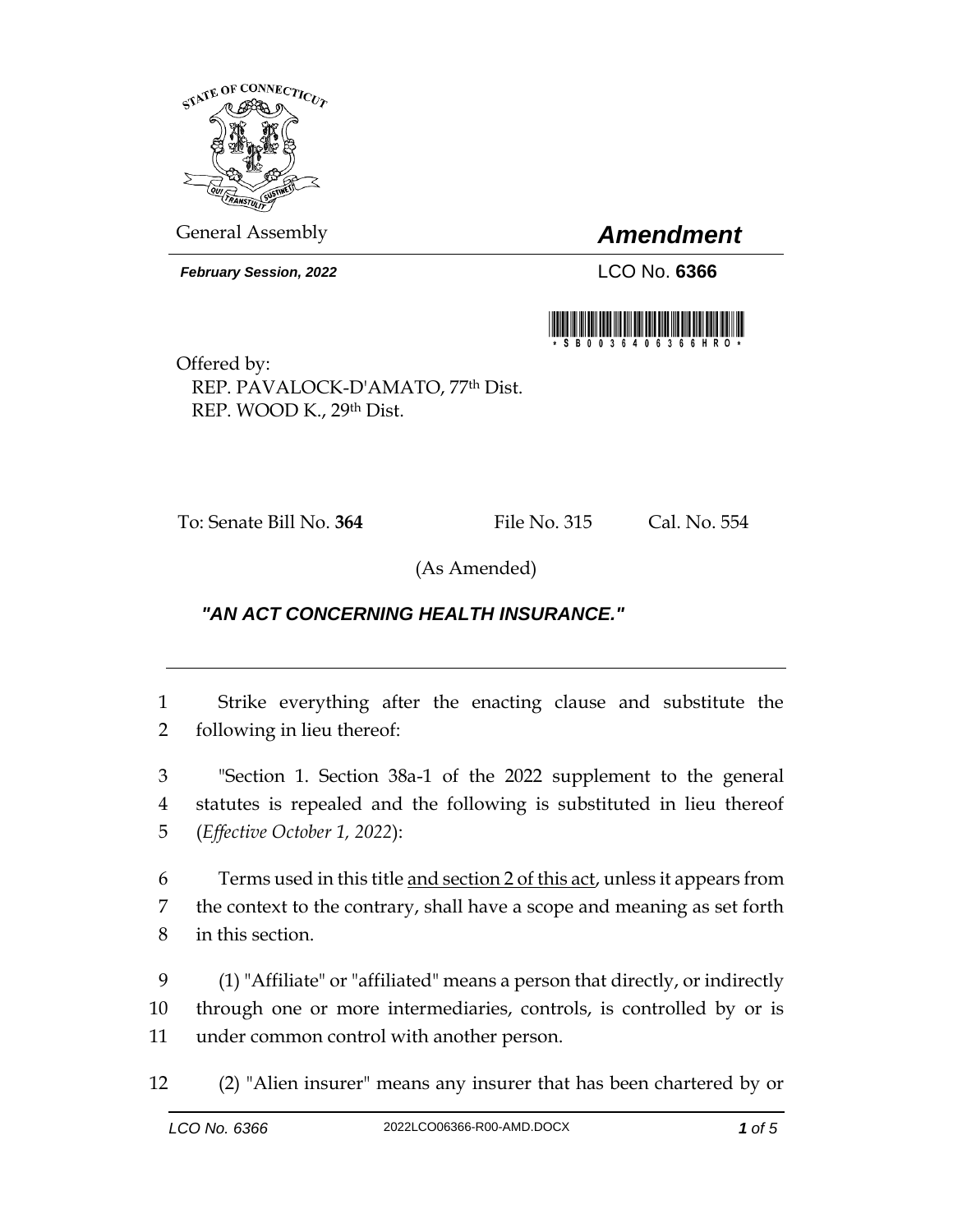organized or constituted within or under the laws of any jurisdiction or country without the United States.

 (3) "Annuities" means all agreements to make periodical payments where the making or continuance of all or some of the series of the payments, or the amount of the payment, is dependent upon the continuance of human life or is for a specified term of years. This definition does not apply to payments made under a policy of life insurance.

(4) "Commissioner" means the Insurance Commissioner.

 (5) "Control", "controlled by" or "under common control with" means the possession, direct or indirect, of the power to direct or cause the direction of the management and policies of a person, whether through the ownership of voting securities, by contract other than a commercial 26 contract for goods or nonmanagement services, or otherwise, unless the power is the result of an official position with the person.

 (6) "Domestic insurer" means any insurer that has been chartered by, incorporated, organized or constituted within or under the laws of this state.

 (7) "Domestic surplus lines insurer" means any domestic insurer that has been authorized by the commissioner to write surplus lines insurance.

 (8) "Foreign country" means any jurisdiction not in any state, district or territory of the United States.

 (9) "Foreign insurer" means any insurer that has been chartered by or organized or constituted within or under the laws of another state or a territory of the United States.

 (10) "Insolvency" or "insolvent" means, for any insurer, that it is unable to pay its obligations when they are due, or when its admitted assets do not exceed its liabilities plus the greater of: (A) Capital and surplus required by law for its organization and continued operation;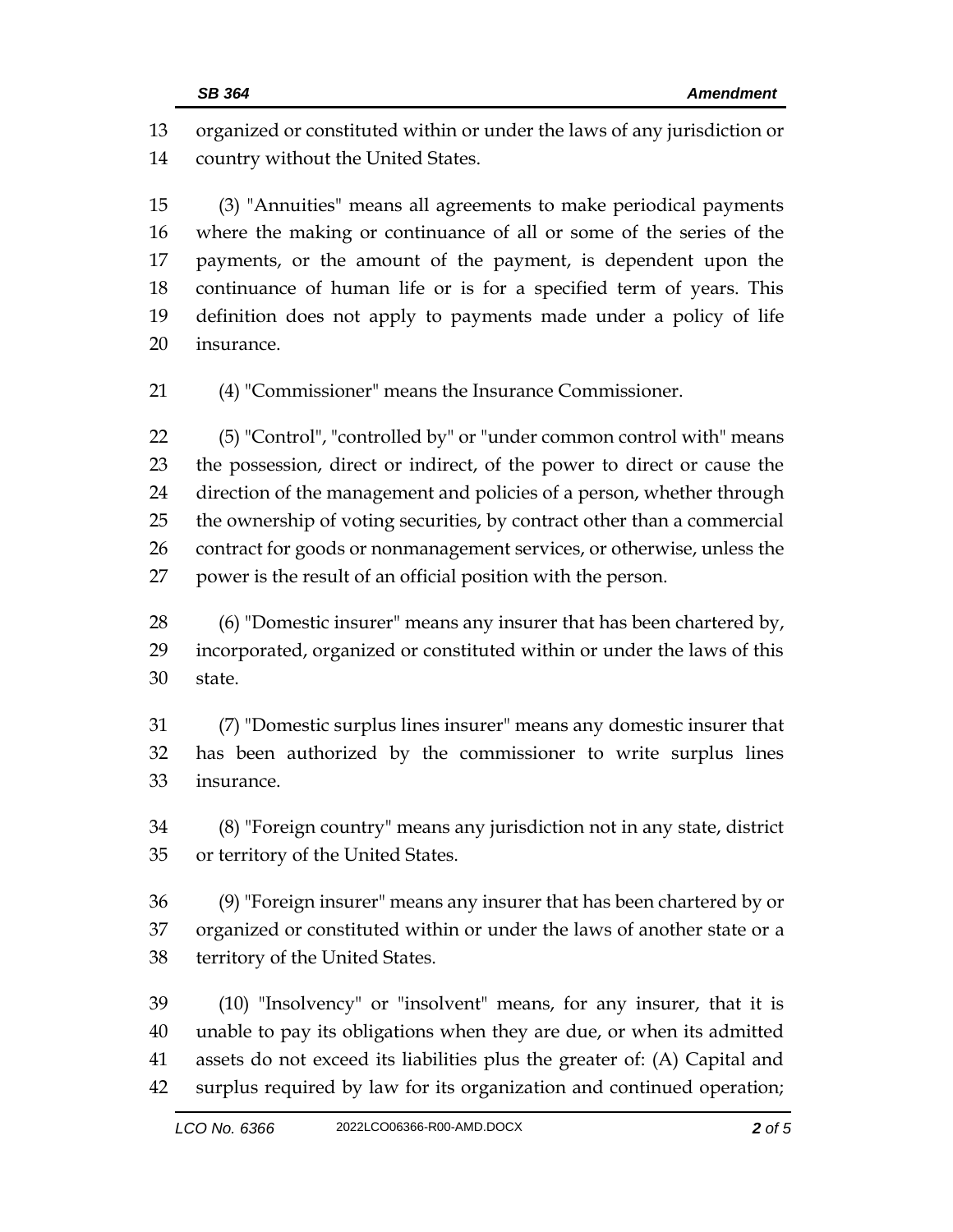or (B) the total par or stated value of its authorized and issued capital stock. For purposes of this subdivision "liabilities" shall include but not be limited to reserves required by statute or by regulations adopted by the commissioner in accordance with the provisions of chapter 54 or specific requirements imposed by the commissioner upon a subject company at the time of admission or subsequent thereto.

 (11) "Insurance" means any agreement to pay a sum of money, provide services or any other thing of value on the happening of a particular event or contingency or to provide indemnity for loss in respect to a specified subject by specified perils in return for a consideration. In any contract of insurance, an insured shall have an interest which is subject to a risk of loss through destruction or impairment of that interest, which risk is assumed by the insurer and such assumption shall be part of a general scheme to distribute losses among a large group of persons bearing similar risks in return for a ratable contribution or other consideration.

 (12) "Insurer" or "insurance company" includes any person or combination of persons doing any kind or form of insurance business other than a fraternal benefit society, and shall include a receiver of any insurer when the context reasonably permits.

 (13) "Insured" means a person to whom or for whose benefit an insurer makes a promise in an insurance policy. The term includes policyholders, subscribers, members and beneficiaries. This definition applies only to the provisions of this title and does not define the meaning of this word as used in insurance policies or certificates.

 (14) "Life insurance" means insurance on human lives and insurances pertaining to or connected with human life. The business of life insurance includes granting endowment benefits, granting additional benefits in the event of death by accident or accidental means, granting additional benefits in the event of the total and permanent disability of the insured, and providing optional methods of settlement of proceeds. Life insurance includes burial contracts to the extent provided by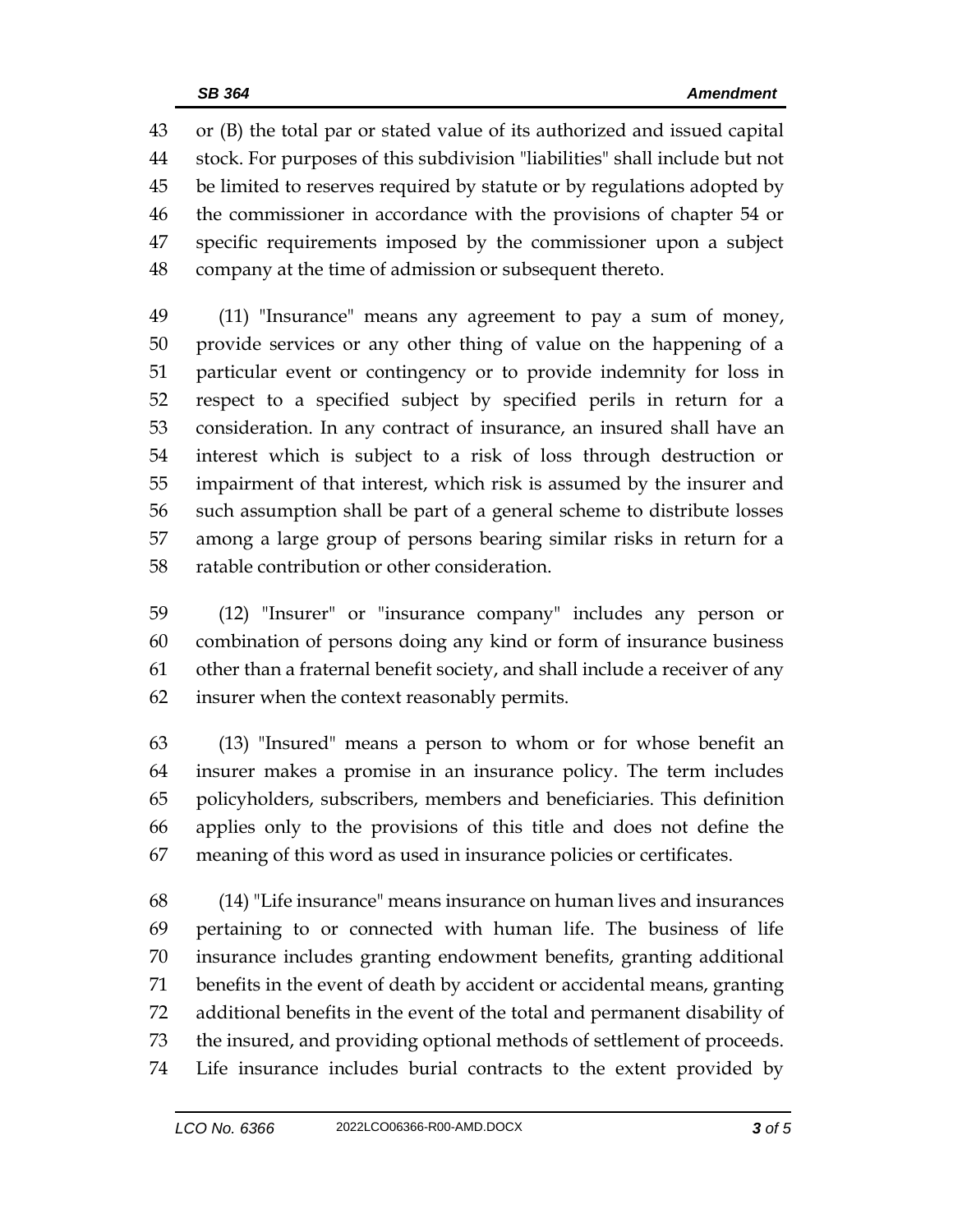section 38a-464. (15) "Mutual insurer" means any insurer without capital stock, the managing directors or officers of which are elected by its members. (16) "Person" means an individual, a corporation, a partnership, a limited liability company, an association, a joint stock company, a business trust, an unincorporated organization or other legal entity. (17) "Policy" means any document, including attached endorsements and riders, purporting to be an enforceable contract, which memorializes in writing some or all of the terms of an insurance contract. (18) "State" means any state, district, or territory of the United States. (19) "Subsidiary" of a specified person means an affiliate controlled by the person directly, or indirectly through one or more intermediaries. (20) "Unauthorized insurer" or "nonadmitted insurer" means an insurer that has not been granted a certificate of authority by the commissioner to transact the business of insurance in this state or an insurer transacting business not authorized by a valid certificate. (21) "United States" means the United States of America, its territories and possessions, the Commonwealth of Puerto Rico and the District of Columbia. Sec. 2. (NEW) (*Effective October 1, 2022*) (a) For the purposes of this section: (1) "Association health plan" means a fully insured group health insurance policy that is (A) sponsored by a sponsoring association, and (B) offered or sold to the employer members of the sponsoring association to provide health benefits as permitted under the Employee Retirement Income Security Act of 1974, as amended from time to time; (2) "Employer" means (A) a sole proprietorship in this state, or (B) a